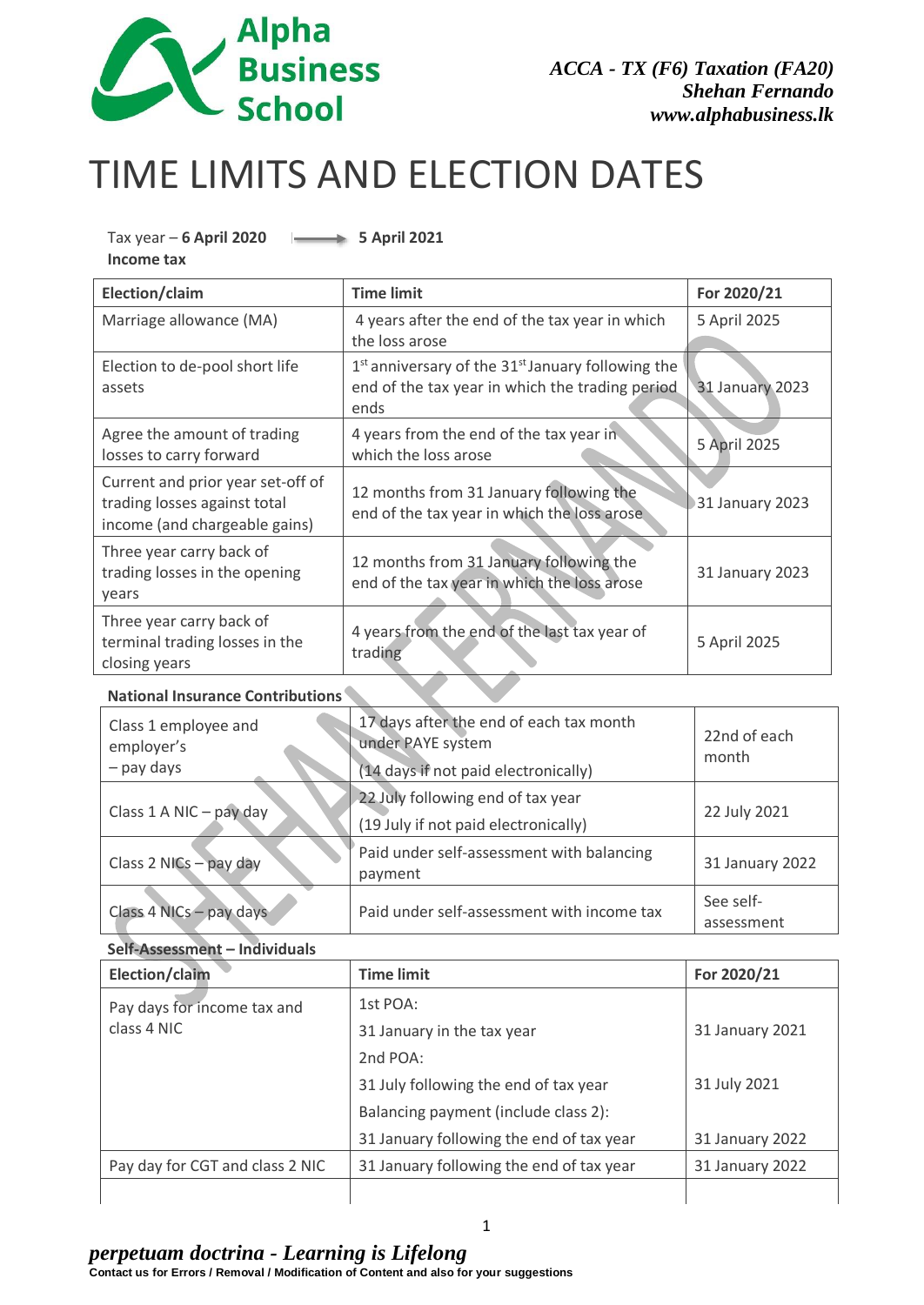

# *ACCA - TX (F6) Taxation (FA20) Shehan Fernando www.alphabusiness.lk*

| If return issued by 31 October in                     | Paper return:                                                          |                 |
|-------------------------------------------------------|------------------------------------------------------------------------|-----------------|
| the tax year                                          | 31 October following end of tax year                                   | 31 October 2021 |
|                                                       | Electronic return:<br>31 January following end of tax year             |                 |
| If return issued after                                | 3 months from the date of issue of the                                 | 31 January 2022 |
| 31 October in the tax year                            | return                                                                 |                 |
| HMRC right of amendment                               | 9 months from date the return was filed                                |                 |
| Taxpayer's right to amend a<br>return                 | 12 months from 31 January following end<br>of the tax year             | 31 January 2023 |
| Notifying HMRC of<br>chargeability                    | 6 months from the end of the tax year<br>in which the liability arises | 5 October 2021  |
| Determination of tax return by<br><b>HMRC</b>         | Any time within 3 years of filing date                                 | 31 January 2025 |
| Retention of records                                  |                                                                        |                 |
| <b>Business records</b>                               | 5 years from 31 January following end of<br>the tax year               | 31 January 2027 |
| Personal records (Other<br>taxpayers)                 | 12 months from 31 January following end<br>of the tax year             | 31 January 2023 |
| Claim to reduce POAs                                  | Any time before 31 January following the<br>tax year                   | 31 January 2022 |
| Taxpayer's claim for<br>overpayment relief            | 4 years from the end of the tax year                                   | 5 April 2025    |
| HMRC can open an enquiry                              | 12 months from the day the return is filed                             |                 |
| HMRC can raise a discovery<br>assessment              |                                                                        |                 |
| -No careless or deliberate behaviour                  | 4 years from the end of the tax year                                   | 5 April 2025    |
| -Tax lost due to careless behaviour                   | 6 years from the end of the tax year                                   | 5 April 2027    |
| - Tax lost due to deliberate<br>behaviour             | 20 years from the end of the tax year                                  | 5 April 2041    |
| - Taxpayer's right of appeal<br>against an assessment | 30 days from the disputed decision<br>appeal in writing                |                 |
| Employees' income tax & NIC                           | 19 <sup>th</sup> of each month                                         |                 |
| < £1500 in total                                      | 19 <sup>th</sup> of each month following QE 5<br>Jul/Oct/Jan/April     |                 |
| Employers with >250<br>employees                      | 22 <sup>nd</sup> of each month                                         |                 |
| Employers with <250 employees<br>Paying voluntarily   | 22 <sup>nd</sup> of each month                                         |                 |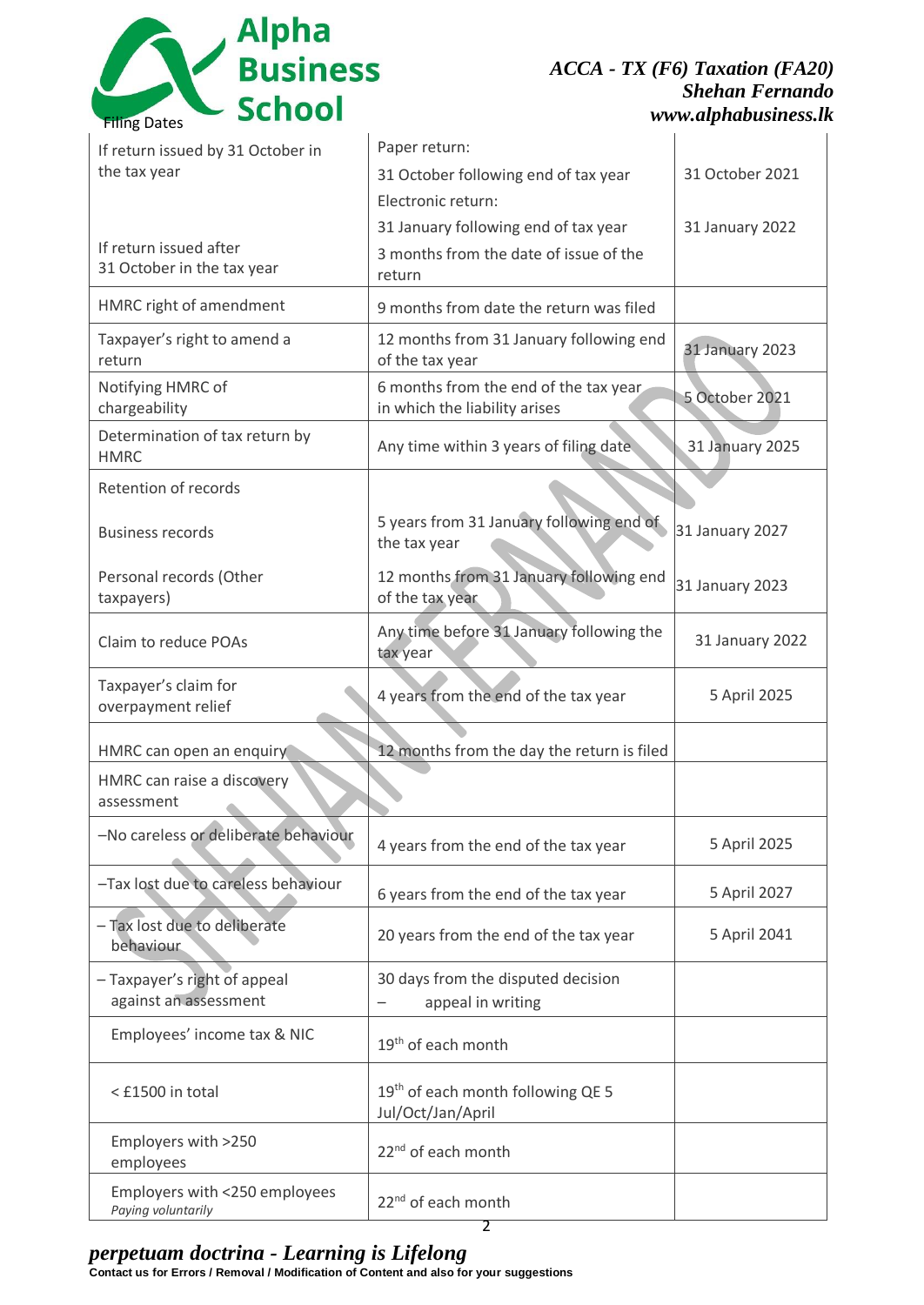

| Deadlines for employer to<br>provide key PAYE forms to<br>employee<br>P60<br><b>P11D</b> | 31 May following the tax<br>6 July following the tax year | 31 May 2021<br>6 July 2021 |
|------------------------------------------------------------------------------------------|-----------------------------------------------------------|----------------------------|
| Capital gains tax (CGT) pay day                                                          | 31st January following the end of the tax year            | 31 January 2022            |
|                                                                                          |                                                           |                            |

## **Capital Gains Tax**

| Determination of principal<br>private residence                                                                                                                                                                          | 2 years from the acquisition of the second<br>property                                                                                 |                                                                      |
|--------------------------------------------------------------------------------------------------------------------------------------------------------------------------------------------------------------------------|----------------------------------------------------------------------------------------------------------------------------------------|----------------------------------------------------------------------|
| <b>Business Asset Disposal relief</b><br>BADR)                                                                                                                                                                           | 12 months from 31 January following the end of<br>the tax year in which the disposal occurred                                          | 31 January<br>2023                                                   |
| Investors' Relief – applies to a disposal of unlisted ordinary shares by an individual that is not an<br>employee. Subscribed for on or after 17 March 2016 for a minimum period 3 years starting on the<br>6 April 2016 |                                                                                                                                        |                                                                      |
| Replacement of business asset<br>relief for individuals<br>(Rollover relief)                                                                                                                                             | 4 years from the end of the tax year:<br>in which the disposal occurred or<br>the replacement asset was acquired<br>whichever is later | 5 April 2026<br>for 2020/21<br>sale<br>and<br>2021/22<br>Acquisition |
| Holdover relief of gain on the<br>gift of a business asset<br>(Gift relief)                                                                                                                                              | 4 years from the end of the tax year in<br>which the disposal occurred                                                                 | 5 April 2025                                                         |
| <b>Inheritance Tax</b>                                                                                                                                                                                                   |                                                                                                                                        |                                                                      |

| Election/claim                                                       | <b>Time limit</b>                                                                                                                      | For 2020/21   |
|----------------------------------------------------------------------|----------------------------------------------------------------------------------------------------------------------------------------|---------------|
| CLTs between 6 <sup>th</sup> April and 30 <sup>th</sup><br>September | 30 <sup>th</sup> April in the following year                                                                                           | 30 April 2021 |
| CLTs between 1 <sup>st</sup> October and 5 <sup>th</sup><br>April    | 6 months after the end of the month in which<br>the transfer is made.                                                                  |               |
| Tax on PETs/Additional tax due on<br>CLTs on death                   | 6 months after the end of the month of death                                                                                           |               |
| Due date of transfer payment of IHT<br>on death estate.              | Earlier of:<br>6 months after the end of the month<br>of death<br>on delivery of the death estate assets<br>to the HMRC                |               |
| Claim of transferred IHT NRB                                         | The later of:<br>- 2 years of the $2^{nd}$ death<br><b>OR</b><br>3 months of the executors starting to act<br>$\overline{\phantom{m}}$ |               |

Additional RNRB applies to those whose date of death is after 6 April 2017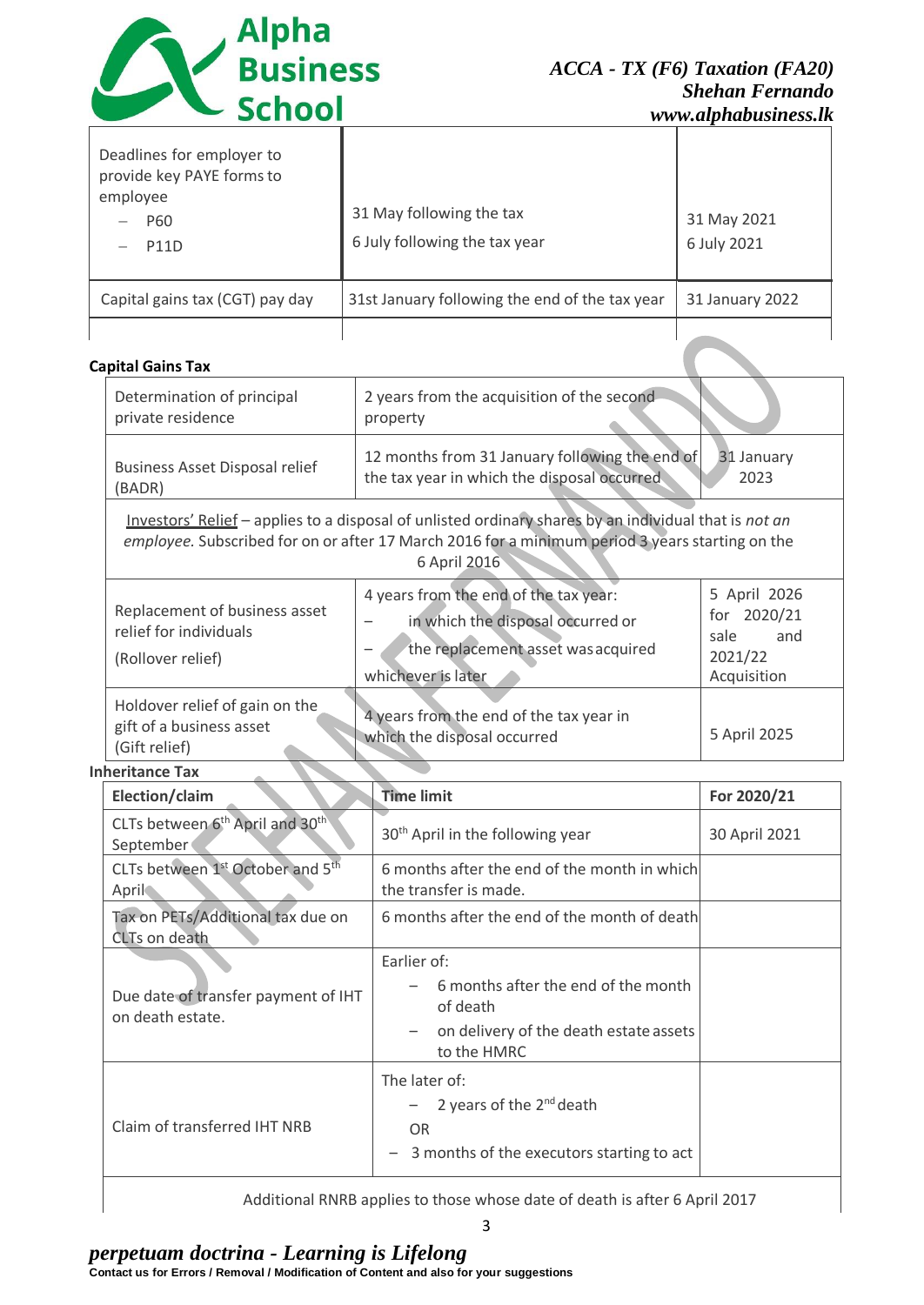

*ACCA - TX (F6) Taxation (FA20) Shehan Fernando www.alphabusiness.lk*

#### **Value Added Tax**

| Election/claim                                  | <b>Time limit</b>                                                                                                                       |
|-------------------------------------------------|-----------------------------------------------------------------------------------------------------------------------------------------|
| Compulsory registration                         |                                                                                                                                         |
| Historic test:                                  |                                                                                                                                         |
| Notify HMRC                                     | 30 days from end of the month in which the<br>threshold was exceeded                                                                    |
| Charge VAT                                      | First day of second month after the month when<br>taxable supplies exceeded the threshold                                               |
| Future test:<br>Notify HMRC                     | 30 days from the date it is anticipated that the<br>threshold will be exceeded                                                          |
| Charge VAT                                      | The date it is anticipated that the threshold will be<br>exceeded (i.e. the beginning of the 30-day period)                             |
| Recovery of<br>pre-registration input VAT       | Goods- 4 years prior to registration<br>Services-6 months prior to registration                                                         |
| Compulsory deregistration                       | 30 days from cessation to make taxable supplies                                                                                         |
| Writing off of impaired losses                  | At least 6 months should pass from the due date                                                                                         |
| Filing of VAT return and payment of VAT         | One month and seven days after the end of the<br>return period/quarter                                                                  |
| VAT refunds deadline                            | 10 days                                                                                                                                 |
| Retention of VAT records                        | 6 years                                                                                                                                 |
| Deadline to issue VAT invoice                   | 30 days of issuing a taxable supply                                                                                                     |
| VAT annual accounting scheme return to be filed | Within 2 months of the end of the annual return<br>period                                                                               |
| VAT annual accounting payments                  | 9 payments of, 10% each, of last year's VAT<br>liability at the end of months 4 to 12.<br>Balancing payment to be made with the return. |

## **Corporation Tax**

| <b>Election/claim</b>                                                                                                            | <b>Time limit</b>                                                                                                                                             |
|----------------------------------------------------------------------------------------------------------------------------------|---------------------------------------------------------------------------------------------------------------------------------------------------------------|
| Replacement of business asset relief for<br>companies (Rollover relief) same as<br>individuals                                   | 4 years from the end of the chargeable accounting<br>period:<br>in which the disposal occurred or<br>the replacement asset was acquired<br>whichever is later |
| Agree the amount of trading losses to carry<br>forward                                                                           | 4 years from the end of the chargeable accounting<br>period in which the loss arose                                                                           |
| Current year set-off of trading losses against<br>total profits (income and gains), and<br>12 month carry back of trading losses | 2 years from the end of the chargeable accounting<br>period in which the loss arose                                                                           |
| against total profits (income and gains)                                                                                         |                                                                                                                                                               |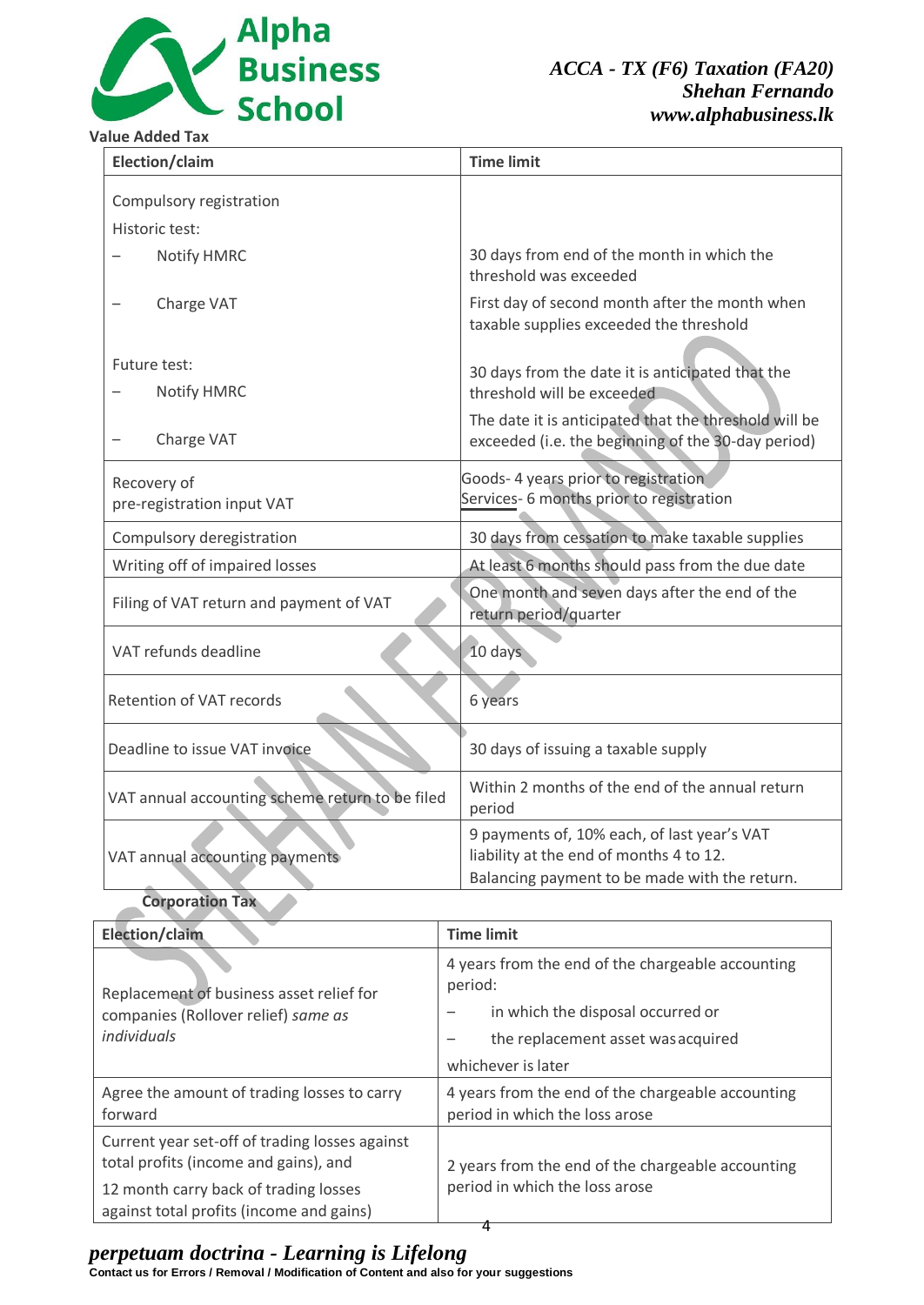Alpha<br>School

## *ACCA - TX (F6) Taxation (FA20) Shehan Fernando www.alphabusiness.lk*

| Surrender of current period trading losses to<br>2 years after the claimant company's chargeable<br>other group companies (Group relief)<br>accounting period<br>2 years from the end of the chargeable accounting<br>Election for transfer of capital gain or loss to<br>period in which the disposal occurred by the<br>another company within the gains group<br>company actually making the disposal<br>Later of:<br>12 months from the end of the chargeable<br>Filing dates<br>accounting period<br>3 months from the issue of a notice to<br>deliver a corporation tax return<br>Pay day for small and medium companies<br>accounting period<br>Any time within 3 years of the filing date (i.e. 4 years<br>HMRC issuing a determination assessment<br>from the end of the financial accounting period)<br>Later Of<br>Retention of records<br>- 6 years from the end of the chargeable<br>accounting period<br>- The date the compliance Check is completed<br>- The date its possible for a compliance check to<br>be started<br>HMRC- within 9 months of submitting the return.<br>Errors & amendments |                                                      |
|------------------------------------------------------------------------------------------------------------------------------------------------------------------------------------------------------------------------------------------------------------------------------------------------------------------------------------------------------------------------------------------------------------------------------------------------------------------------------------------------------------------------------------------------------------------------------------------------------------------------------------------------------------------------------------------------------------------------------------------------------------------------------------------------------------------------------------------------------------------------------------------------------------------------------------------------------------------------------------------------------------------------------------------------------------------------------------------------------------------|------------------------------------------------------|
|                                                                                                                                                                                                                                                                                                                                                                                                                                                                                                                                                                                                                                                                                                                                                                                                                                                                                                                                                                                                                                                                                                                  |                                                      |
|                                                                                                                                                                                                                                                                                                                                                                                                                                                                                                                                                                                                                                                                                                                                                                                                                                                                                                                                                                                                                                                                                                                  |                                                      |
|                                                                                                                                                                                                                                                                                                                                                                                                                                                                                                                                                                                                                                                                                                                                                                                                                                                                                                                                                                                                                                                                                                                  |                                                      |
|                                                                                                                                                                                                                                                                                                                                                                                                                                                                                                                                                                                                                                                                                                                                                                                                                                                                                                                                                                                                                                                                                                                  | 9 months and one day after the end of the chargeable |
|                                                                                                                                                                                                                                                                                                                                                                                                                                                                                                                                                                                                                                                                                                                                                                                                                                                                                                                                                                                                                                                                                                                  |                                                      |
|                                                                                                                                                                                                                                                                                                                                                                                                                                                                                                                                                                                                                                                                                                                                                                                                                                                                                                                                                                                                                                                                                                                  |                                                      |
| Self-Assessment - Companies                                                                                                                                                                                                                                                                                                                                                                                                                                                                                                                                                                                                                                                                                                                                                                                                                                                                                                                                                                                                                                                                                      | Company- within 12 months of the filing date         |

| Election/claim                         | <b>Time limit</b>                                                                                                                              |
|----------------------------------------|------------------------------------------------------------------------------------------------------------------------------------------------|
| Company's claim for overpayment relief | 4 years from the end of the chargeable accounting<br>period                                                                                    |
|                                        | Instalments due on 14th day of:                                                                                                                |
| Pay day for large companies            | Seventh, Tenth, Thirteenth, and Sixteenth<br>month after the start of the chargeable<br>accounting period                                      |
|                                        | (different for short accounting periods)                                                                                                       |
| HMRC can open an enquiry               | 12 months from the actual submission of the<br>return (31 Jan, 30Apr, 30Jul, 30 Oct next following<br>the actual delivery - if submitted Late) |
| HMRC can raise a discovery assessment  | Time period from the end of the CAP                                                                                                            |
| Basic time limit                       | Four years                                                                                                                                     |
| Careless error                         | Six years                                                                                                                                      |
| Deliberate error                       | <b>Twenty years</b>                                                                                                                            |

## The following have not been considered

- 1. **Tax points -VAT**
- 2. **Default surcharges**
- 3. **IR / BADR / ROR 4. Share poolrules**
	-